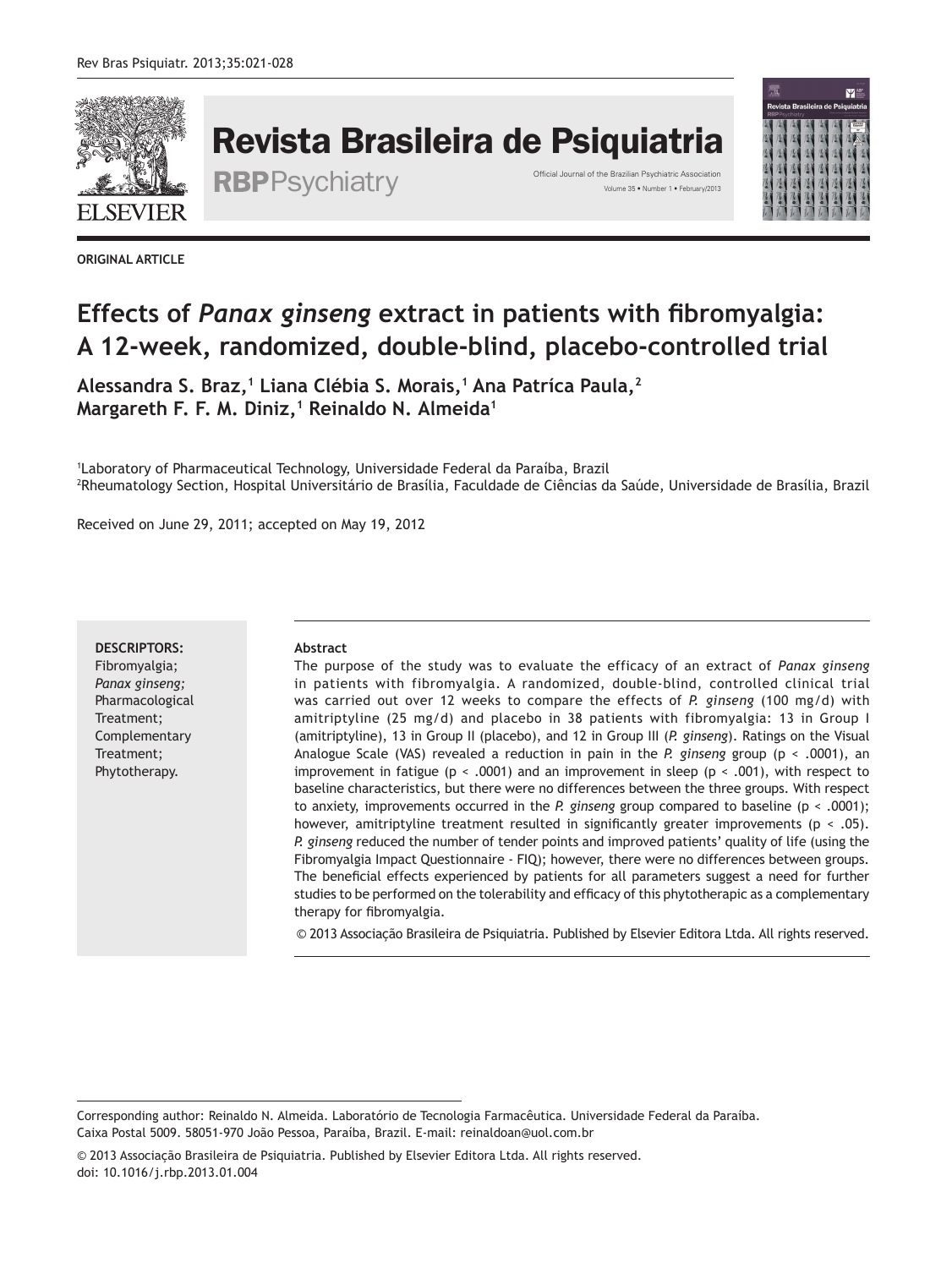# **Introduction**

Fibromyalgia is a chronic pain syndrome that affects up to 5% of the population worldwide. Clinically, it is characterized by the presence of diffuse pain and hypersensitive points detected through physical examination and generally accompanied by fatigue, sleep and mood disorders.<sup>1</sup> Although its pathogenesis has yet to be fully clarified, most of the evidence points to a disorder of central pain modulation, impairments of the descending inhibitory system (serotoninergic, noradrenergic and opioid) and/or hyperactivity of excitatory neurotransmitters such as substance P.<sup>2</sup>

Treatment of fibromyalgia includes both non-pharmacological therapies and pharmacological interventions. Many patients respond well to exercise, $3$  and up to 50% of cases respond adequately to treatment with tricyclic antidepressants such as low-dose amitriptyline.<sup>4</sup> Various other drugs used in controlled studies have been found to relieve the symptoms of fibromyalgia, including fluoxetine,<sup>5</sup> duloxetine,<sup>6</sup> milnacipran,<sup>7</sup> cyclobenzaprine,<sup>8</sup> gabapentin,<sup>9</sup> pregabalin<sup>10</sup> and tramadol.<sup>11</sup> Patients are, however, extremely interested in alternative and complementary medicine for the treatment of this disease.<sup>12</sup>

*Panax ginseng* C.A. Meyer is an herb that has been used for hundreds of years in Eastern medicine.<sup>13</sup> The principal active components of *P. ginseng* are the ginsenosides or triterpenoid saponins of ginseng, and approximately 38 types of ginsenosides have been identified.14 Some experimental studies have suggested that ginsenosides act on the central nervous system, particularly in neurodegenerative disorders.15 Ginsenoside Rg3 has been reported to inhibit glutamate receptors (N-methyl-D-aspartate (NMDA) type and non-NMDA), which contribute significantly to the occurrence of brain trauma and convulsions.16 Various studies have demonstrated the antinociceptive effects of *P. ginseng* in vitro and in vivo.<sup>17-19</sup> Shin et al.<sup>17</sup> demonstrated a central effect of ginsenosides, but there was no effect on peripheral nociceptors. The ginsenoside Rg3 inhibited calcium channels in the neurons of the dorsal spine region<sup>18</sup> and intraperitoneal administration of the extract provoked an analgesic effect, most likely as the result of a nonopioid mechanism.<sup>19</sup>

No clinical studies have been carried out to evaluate the effect of *P. ginseng* on chronic pain.

The objective of the present study is to evaluate the therapeutic efficacy of *P. ginseng* root extract on the control of symptoms in patients with fibromyalgia.

# **Methods**

## *Subjects*

Fifty-two patients with a diagnosis of fibromyalgia, diagnosed according to the criteria defined by the American College of Rheumatology  $(ACR)$ ,<sup>1</sup> who were receiving care at the Rheumatology Outpatient Clinic of the Center for Rheumatology, Physical Medicine and Motor Rehabilitation in the city of Santa Rita, Paraíba, Brazil, between February 2008 and May 2009, were selected and invited to participate as volunteers in the study. The study population consisted of women spontaneously attending the clinic or referred by the various units comprising the Santa Rita public healthcare system following an announcement of the study to the

physicians in the city. Men were not included in the study because of the lack of controlled scientific studies of the clinical characteristics and severity of fibromyalgia in men.

The following admission criteria were used to screen patients for the study: 1) women aged 21 to 60 years of any ethnic origin with a diagnosis of fibromyalgia (ACR, 1990)<sup>1</sup> who were examined at the rheumatology outpatient clinic by a single examiner; and 2) patients whose laboratory tests (complete blood count, erythrocyte sedimentation rate, creatine, aminotransferases and thyroid stimulating hormone) were all within the normal range.

Candidates with the following characteristics were excluded from the study: 1) patients with a diagnosis of untreated inflammatory rheumatic or endocrine disease and/or neurological, renal, infectious or bone disease; patients with glaucoma, urinary retention, coronary heart disease, arrhythmias or congestive heart failure, and pregnant or breastfeeding women; 2) patients who had used tricyclic antidepressants in the previous three months; 3) patients hypersensitive to ginseng or its components, patients with hemorrhages, high estrogen levels or undergoing hormone treatment; and 4) patients taking steroids or antipsychotic drugs contraindicated for use with ginseng. Prior to initiation of the study, the patients who used analgesics, opioids or anti-inflammatory drugs were required to stop using the medication for at least three weeks.

### *Drugs*

The pharmacologically evaluated compounds used in the study were as follows: amitriptyline hydrochloride (25 mg/d), *P. ginseng* root extract (100 mg/d - 27% of ginsenosides) and placebo (talcum powder) and were prepared in identical form as capsules and provided to the patients in sealed, black bottles. All were supplied by Orient Mix Fitoterápicos do Brasil Ltda. Staff were blind with respect to the medication, and the patients were divided into three groups: Group I (amitriptyline), Group II (placebo) and Group III (*P. ginseng*).

#### *Study design*

The study consisted of a randomized, double-blind, controlled, 12-week clinical trial to compare the treatment of fibromyalgia with amitriptyline, *P. ginseng* and placebo. The patients were randomized into three groups in a proportion of 1:1:1 to receive one of the three types of medication, which they were instructed to take as a single daily dose, always at 6 p.m. After receiving the capsules on day zero (baseline), the patients returned for follow-up one week later and every three weeks thereafter for a total of six visits (0, 1, 3, 6, 9 and 12 weeks). At each follow-up visit, patients underwent a specialized physical examination. In addition, they were asked whether their symptoms had improved, whether they had remained the same or whether they had intensified, in accordance with a protocol specifically designed for this study.

The study was conducted according to the directives and regulations governing research studies involving human beings, as defined in Resolutions 196/96 and 251/97 of the Brazilian Ministry of Health's National Health Council. The protocol was approved by the Internal Review Board of the Lauro Wanderley Teaching Hospital, Universidade Federal da Paraíba on October 30, 2007, under protocol number 085/05. Patients were informed of the nature and objectives of the study and were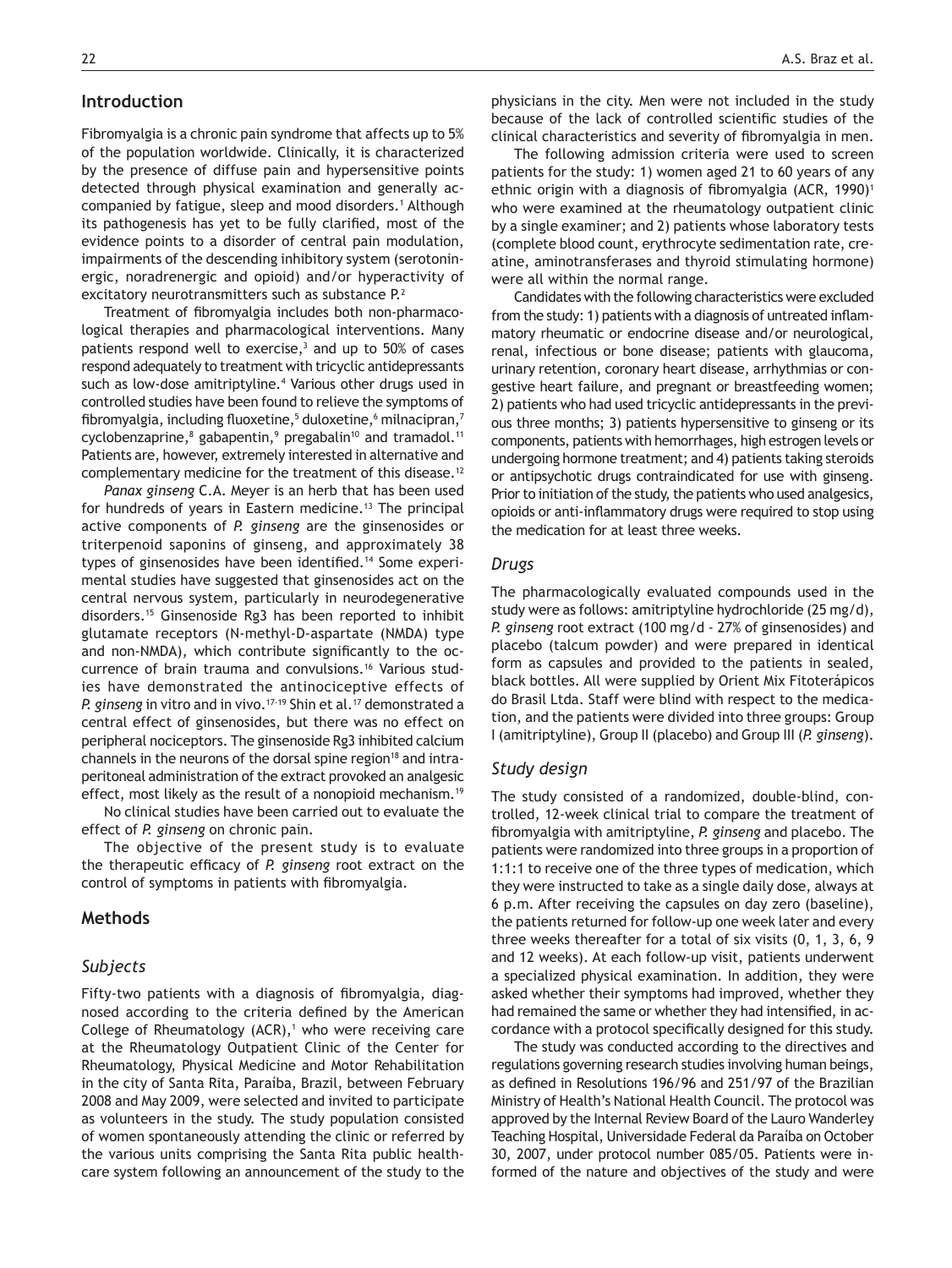admitted only after they had signed an informed consent form in duplicate, thereby confirming agreement to participate in the study and authorizing publication of the results.

### *Clinical assessment*

The Visual Analog Scale (VAS) was used to evaluate pain, fatigue, sleep quality and anxiety and was completed by all patients. It consists of a line extending from 0 to 10 cm on which the patient attributes a value for any given variable at the time of evaluation. Zero represents the absence of that variable and 10 the maximum intensity reported.

During physical examination, a simple count of tender points was made by digitally palpating the region with an approximate pressure of 4 kgf/cm<sup>2</sup>.<sup>20</sup> The sites palpated were those defined by the ACR.<sup>1</sup> The test was considered positive when the patients reacted in any of the following three ways after application of digital pressure: 1) involuntary verbal indication of pain; 2) facial expression of pain (confirmed by the investigator's questioning); and/ or 3) if the pain was capable of making the patient flinch or remove the investigator's hand.

The quality of life of the patients in this study was evaluated using the Fibromyalgia Impact Questionnaire (FIQ), a disease-specific questionnaire initially proposed by Burckhardt et al. $21$  for the evaluation of quality of life in patients with fibromyalgia. It was validated for use in the Brazilian population by Marques et al.<sup>22</sup> This questionnaire is composed of 10 domains, the first consisting of 10 subitems or questions and the other nine of only one question each. The first domain contains questions concerning the capacity of the patient to perform certain routine activities. Responses range from 0, always able to perform the activity, to 3, never able to perform the activity. Item two refers to the number of days during which the patient felt well in the previous week and item three to the number of days on which the patient was unable to go to work because of the disease. Possible answers range from 0 to 7 for each item or domain. For domains 4-10, scores range from 0 to 10 in each. These final seven items are designed to collect data on the patient's capacity to work and their perceptions of pain, fatigue, morning stiffness, mood, anxiety and depression. The data from the FIQ are arranged so that no more than 10 points can be scored for any single item. Items 2 and 3 are considered inversely proportional; therefore, the maximum possible score in this questionnaire will generally be 100.

# *Statistical analysis*

Descriptive analyses were performed to obtain the frequency distributions of the nominal variables, as well as the means and standard error of the numerical variables. Comparative analyses between the variables were performed using the Friedman test to evaluate inter- and intragroup differences in variances. Next, Dunn's test was applied to determine whether differences were statistically significant and whether there was a difference between the three treatment groups. The results were analyzed using the Graph Pad Prism software package, version 4.02, and statistical significance was defined as p < .05.

# **Results**

### *Clinical and demographic data*

Fifty-two patients were enrolled in the study, 16 in Group I (amitriptyline), 17 in Group II (placebo) and 19 in Group III (*P. ginseng*). Nevertheless, only 38 patients completed the entire 12-week follow-up period (13 in Group I, 13 in Group II and 12 in Group III). Of the 14 patients who failed to complete the study, the three in Group I dropped out in the first week of follow-up (two because of side effects), and one returned in the third week. Of the four patients who discontinued in Group II, three dropped out in the first week complaining of various side effects and one abandoned the study because she moved away. In Group III, seven patients dropped out; three reported various side effects, two dropped out in the third week without giving any reason, and two abandoned the study because of lack of time to attend consultations or difficulties in attending the clinic.

The study sample was composed of women 27-58 years of age (mean 43.2 years) who had had the disease for a mean duration of 43.8 months. Of the 38 patients, 19 (50%) were currently employed, while 18 (47.4%) had no paid employment and one was on sick leave. There were no statistically significant differences between the three groups with respect to their baseline epidemiological or clinical characteristics (Table 1).

# *Efficacy of P. ginseng using VAS*

**Pain:** Reductions in mean pain scores were found in the group that used *P. ginseng* (F(5) = 8.8; p < .0001), and Dunn's test showed that these differences were present from the sixth week on when compared to pretreatment scores. There were reductions of 31.7% in mean pain scores at the sixth week (p < .001), of 35.6% at the ninth week and of 39.4% at the 12<sup>th</sup> week ( $p < .001$ ) of follow-up compared to baseline values. In the amitriptyline group, reductions were also found in mean pain scores  $(F(5) = 8.8; p < .001)$ . Post-tests indicated that these reductions occurred from the third week on (p < .05), with reductions in pain of 25.4% at the  $3^{rd}$ week, 30.1% at the  $6<sup>th</sup>$  week (p < .01), 37.2% at the 9<sup>th</sup> week  $(p < .001)$  and 44.6% at the 12<sup>th</sup> week of treatment  $(p < .001)$ . Statistically significant differences also occurred in the group of women who received placebo  $(F(5) = 8.7; p < .001)$  at the ninth and twelfth weeks of evaluation, with reductions of 35.7% ( $p < .01$ ) and 48% ( $p < .001$ ), respectively (Figure 1). After applying Dunn's test for multiple comparisons of mean improvement in the scores of the three groups, no statistically significant differences were found between the groups  $(F(2) = .2; p > .05)$ .

**Fatigue:** There were statistically significant reductions in the mean scores for fatigue in the group that received *P. ginseng* (F(5) = 8.9; p < .001). Dunn's test indicated statistically significant differences in comparison with pretreatment values at the third week (25.9% of improvement;  $p < .05$ ), sixth week (24.7%; p < .05); ninth week (39.3%; p < .001) and 12<sup>th</sup> week of follow-up (46.5%;  $p < .001$ ). Significant differences were also found in the amitriptyline group  $(F(5) = 5.9)$ ; p < .001), with significant reductions in fatigue recorded at week 6 (30.8%; p < .01), 9 (34.5%; p < .01) and 12 (38.7%; p < .001) compared to baseline values. Statistically significant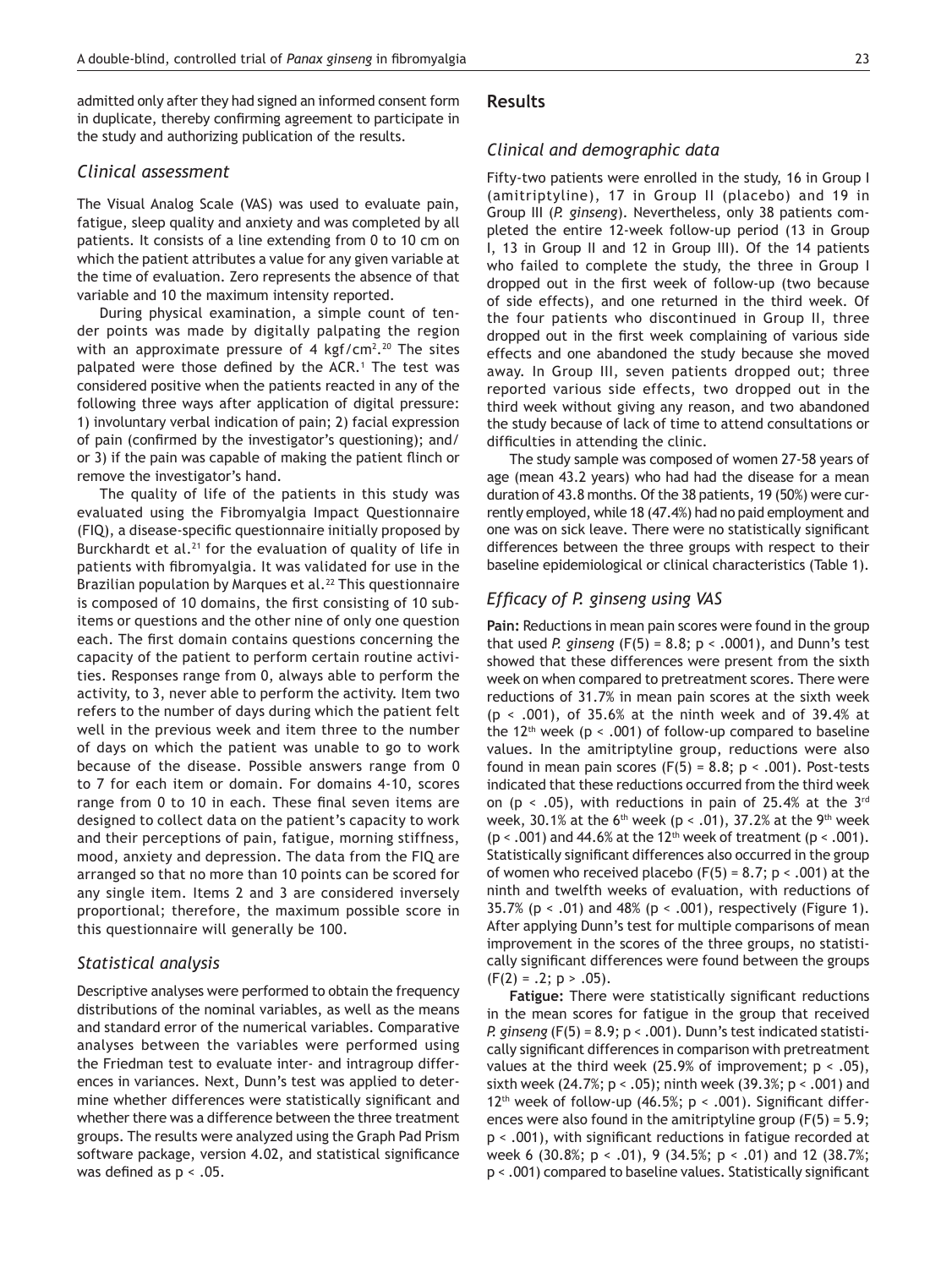|                                      | Amitriptyline ( $n = 13$ ) | Placebo ( $n = 13$ ) | P. ginseng $(n = 12)$ |
|--------------------------------------|----------------------------|----------------------|-----------------------|
| Age (years)                          | $44.3 \pm 2.0$             | $41.6 \pm 2.5$       | $43.6 \pm 2.2$        |
| Education level (years of schooling) | $8.3 \pm 1.0$              | $8.5 \pm 1.2$        | 10.0 $\pm$ .9         |
| Duration of fibromyalgia (months)    | $40.9 \pm 9.6$             | $33.2 \pm 9.1$       | $58.3 \pm 13.2$       |
| Duration (months) of                 |                            |                      |                       |
| Pain                                 | $37.5 \pm 10.0$            | $27.2 \pm 6.4$       | $54.3 \pm 13.7$       |
| Fatigue                              | $23.1 \pm 5.8$             | $25.6 \pm 4.5$       | $48.4 \pm 12.2$       |
| Sleep disturbances                   | $11.4 \pm 3.1$             | $26.1 \pm 9.6$       | $33.1 \pm 11.2$       |
| Anxiety                              | $24.5 \pm 8.9$             | $37.1 \pm 6.9$       | $42.1 \pm 12.6$       |
| VAS score for*                       |                            |                      |                       |
| Pain                                 | $9.0(7.3-9.6)$             | $8.0(5.7-9.3)$       | $9.0(7.7-9.6)$        |
| Fatigue                              | $8.0(4.8-8.6)$             | $8.0(6.4-8.8)$       | $8.5(6.5-9.7)$        |
| Sleep disturbances                   | $7.0(4.2-7.9)$             | $8.0(4.7-8.8)$       | $8.5(5.3-9.4)$        |
| Anxiety                              | $7.0(2.9-8.0)$             | $9.0(5.8-9.5)$       | $9.0(5.5-9.4)$        |
| Positive tender points               | $16(14-17)$                | $15(14-17)$          | $15.5(14-17)$         |
| <b>FIQ</b>                           | $50(48-59)$                | $54(44-61)$          | 58 (47-67)            |

**Table 1** Epidemiological and clinical characteristics at baseline, according to the treatment group.

All data are shown as the mean ± standard error. \* Data are shown as median (confidence intervals). VAS: Visual Analog Scale; FIQ: Fibromyalgia Impact Questionnaire.



**Figure 1** Effects of amitriptyline (n = 13), placebo (n = 13) and *P. ginseng* (n = 12) on pain according to VAS score. Data are expressed as the mean ± standard error of the mean compared with baseline data. Friedman followed by Dunn's test. \*  $p < .05$ ; \*\*  $p < .01$ ; \*\*\*  $p < .001$ .

differences were also found in the group of women who received placebo (F(5) = 16.7;  $p < .001$ ). Post-tests showed an improvement at the  $3^{rd}$  week (24.2% improvement;  $p < .01$ ), 6<sup>th</sup> week (28.3%; p < .001), 9<sup>th</sup> week (40.3%; p < .001) and 12<sup>th</sup> week of evaluation (51.5%; p < .001) (Figure 2). After correction for multiple comparisons, there were no statistically significant differences in improvement between the mean scores of the three groups  $(F(2) = .9; p > .05)$ .

**Sleep quality:** In evaluations of sleep quality, statistically significant reductions were found in the mean sleep scores of the patients treated with *P. ginseng* (F(5) = 5.7; p < .001). These differences were also found at weeks 6



**Figure 2** Effects of amitriptyline (n = 13), placebo (n = 13) and *P. ginseng* (n = 12) on fatigue according to VAS score. Data are expressed as the mean ± standard error of the mean compared with baseline data. Friedman followed by Dunn's test. \*  $p < .05$ ; \*\*  $p < .01$ ; \*\*\*  $p < .001$ .

 $(p < .01)$ , 9  $(p < .01)$  and 12  $(p < .01)$ , with an improvement in sleep quality of 42%, 44.3% and 44.3%, respectively, when compared to baseline data. In the patients treated with amitriptyline, improvements were found in the mean scores for sleep quality (F(5) = 5.8;  $p < .001$ ) in the first week of treatment (43.3%;  $p < .05$ ) and at weeks 3 (45.7%;  $p < .01$ ), 6 (53.3%;  $p < .001$ ), 9 (55.9%;  $p < .001$ ) and 12 (54.6%; p < .001). Improvements in patients who received placebo were also statistically significant (F(5) = 19.9;  $p < .001$ ), as shown at weeks 1 (21.6% of improvement; p < .05), 3 (29.5%;  $p \lt 0.001$ , 6 (32.9%;  $p \lt 0.001$ ), 9 (49.9%;  $p \lt 0.001$ ) and 12 (61.3%;  $p \le 0.001$ ) compared to baseline data (Figure 3).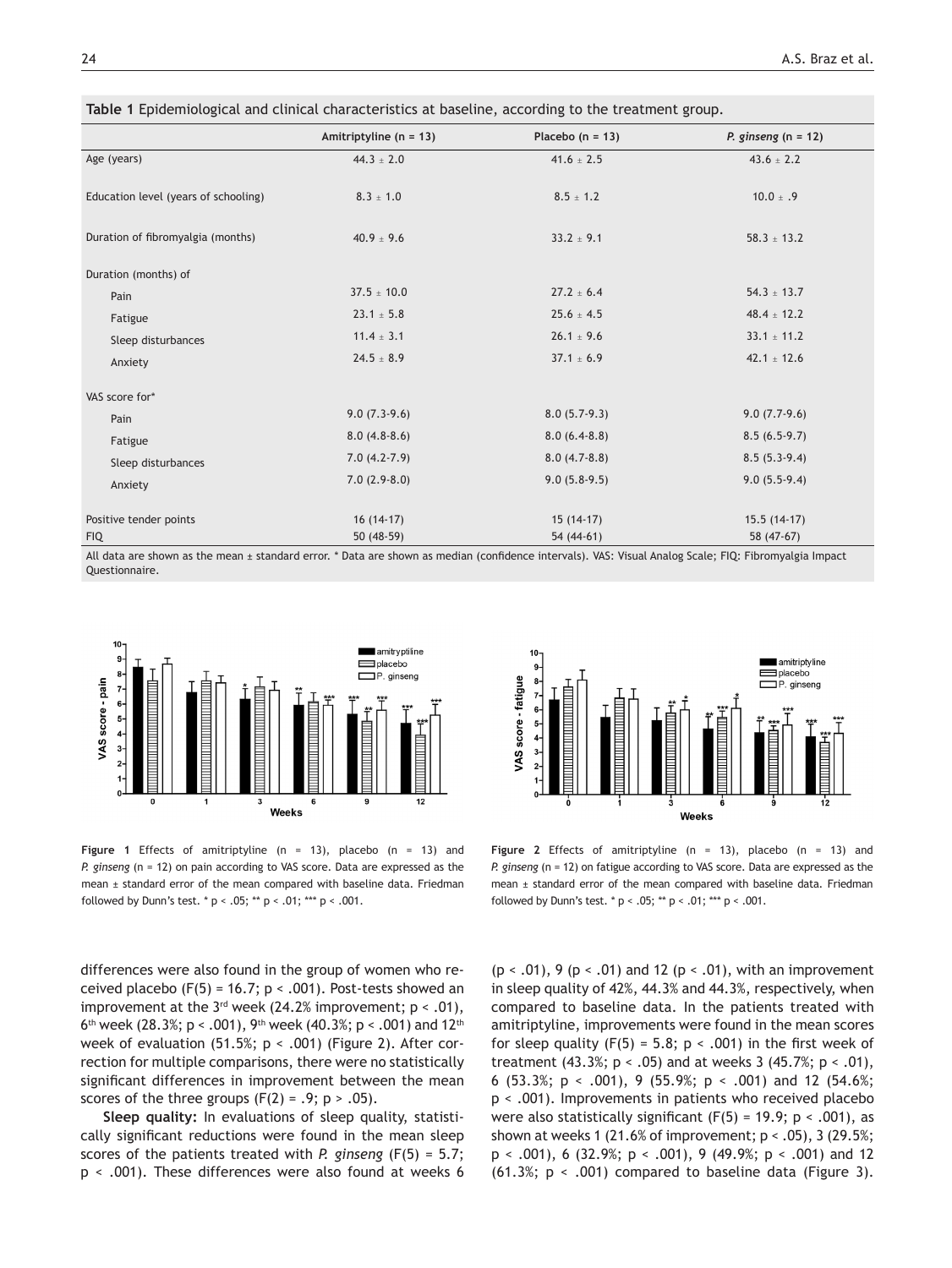

**Figure 3** Effects of amitriptyline (n = 13), placebo (n = 13) and *P. ginseng* (n = 12) on sleep quality according to VAS score. Data are expressed as the mean ± standard error of the mean compared with baseline data. Friedman followed by Dunn's test. \*  $p < .05$ ; \*\*  $p < .01$ ; \*\*\*  $p < .001$ .

After correction for multiple comparisons, there were no statistically significant differences between the mean improvement scores in the three groups  $(F(2) = 2.6; p > .05)$ .

**Anxiety:** There were reductions in mean anxiety scores in the group of women who received *P. ginseng* (F(5) = 8.1; p < .001), as shown in the 9<sup>th</sup> week (44% improvement;  $p < .05$ ) and in the 12<sup>th</sup> week of treatment (a 55.6% reduction in anxiety;  $p < .001$ ). In the patients who were given amitriptyline, significant improvements were found in anxiety (F(5) = 7.0;  $p < .001$ ), as shown at weeks 3 (43.7% improvement; p < .001), 6 (49.3%; p < .01), 9 (52.0%; p < .001) and 12 (49.3%; p < .001). In the placebo group, differences were also found in mean anxiety scores  $(F(5) = 11.7; p < .001)$ , with a significant improvement occurring at weeks 3 (23.9%; p < .05), 6 (26.9%; p < .01), 9 (37.97%; p < .001) and 12 (49.0%; p < .001) compared to baseline values (Figure 4). After correction for multiple comparisons between the mean scores of the three groups (at six weeks of the study), there was a statistically significant improvement in anxiety in the amitriptyline group compared to the placebo and *P. ginseng* groups (F(2) = 5.6;



**Figure 4** Effects of amitriptyline (n = 13), placebo (n = 13) and *P. ginseng* (n = 12) on anxiety according to VAS score. Data are expressed as the mean  $\pm$  standard error of the mean compared with baseline data. Friedman followed by Dunn's test. \*  $p < .05$ ; \*\*  $p < .01$ ; \*\*\*  $p < .001$ .

p < .05): amitriptyline versus placebo (difference in means: -2.3; p < .05); amitriptyline versus *P. ginseng* (-2.5; p < .05) and placebo versus *P. ginseng* (-.2; p > .05).

# *Efficacy of* P. ginseng *using tender point count*

A simple tender point count was performed in the three groups, with improvements found in the mean scores of all three groups compared to baseline (Figure 5). In the patients who received *P. ginseng*, there was a reduction in the number of tender points  $(F(5) = 14.1; p < .001)$ . These improvements were detected with Dunn's test at weeks 3 (21.1% improvement; p < .01), 6 (31.9%; p < .001), 9 (33.5%; p < .001) and 12 (40.5%; p < .001). Statistically significant improvements also occurred in the group that received amitriptyline (F(5) = 11.1;  $p < .001$ ), as shown at the 3<sup>rd</sup> week (33.7% improvement;  $p < .001$ ), 6<sup>th</sup> week (30.6%;  $p < .01$ ), 9<sup>th</sup> week (37.7%; p < .001) and 12<sup>th</sup> week (41.7%; p < .001). Statistically significant improvements were also found in the placebo group  $(F(5) = 12.8; p < .001)$  at weeks 6  $(21.5%$  improvement; p < .05), 9 (29%; p < .001) and 12 (45%; p < .001). After correction for multiple comparisons of the mean number of tender points between the three groups, there were no statistically significant differences ( $F(2) = .3$ ; p > .05).



**Figure 5** Effects of amitriptyline (n = 13), placebo (n = 13) and *P. ginseng* (n = 12) on pain according to tender point count. Data are expressed as the mean  $\pm$  standard error of the mean compared with baseline data. Friedman followed by Dunn's test. \*  $p \le .05$ ; \*\*  $p < .01$ ; \*\*\*  $p < .001$ .

# *Efficacy of P. ginseng on quality of life using the FIQ*

Statistically significant improvements in quality of life were found in all three groups (Figure 6). In the patients using *P. ginseng*, significant reductions occurred in mean total FIQ scores (F(5) =  $6.3$ ;  $p < .001$ ) at weeks 9 (38.2% improvement;  $p < .01$ ) and 12 (48.3%;  $p < .001$ ). In the amitriptyline group, there were statistically significant improvements in mean total FIQ scores (F(5) = 3.0;  $p < .05$ ) at weeks 9 (39.3%;  $p < .05$ ) and 12 (40.9%;  $p < .05$ ). In the patients who received placebo, improvements were found in mean total FIQ scores  $(F(5) = 3.8; p < .01)$  at week 12 (38.7%; p < .01). After correction for multiple comparisons of the mean FIQ scores, there were no statistically significant differences between Figure 5 Effects of amitriplyline (n = 1<br>
P. ginseng (n = 12) on pain according to<br>
P. ginseng (n = 12) on pain according to<br>
with baseline data. Friedman followed by<br>
are expressed as the mean  $\pm$  standard error<br>
with b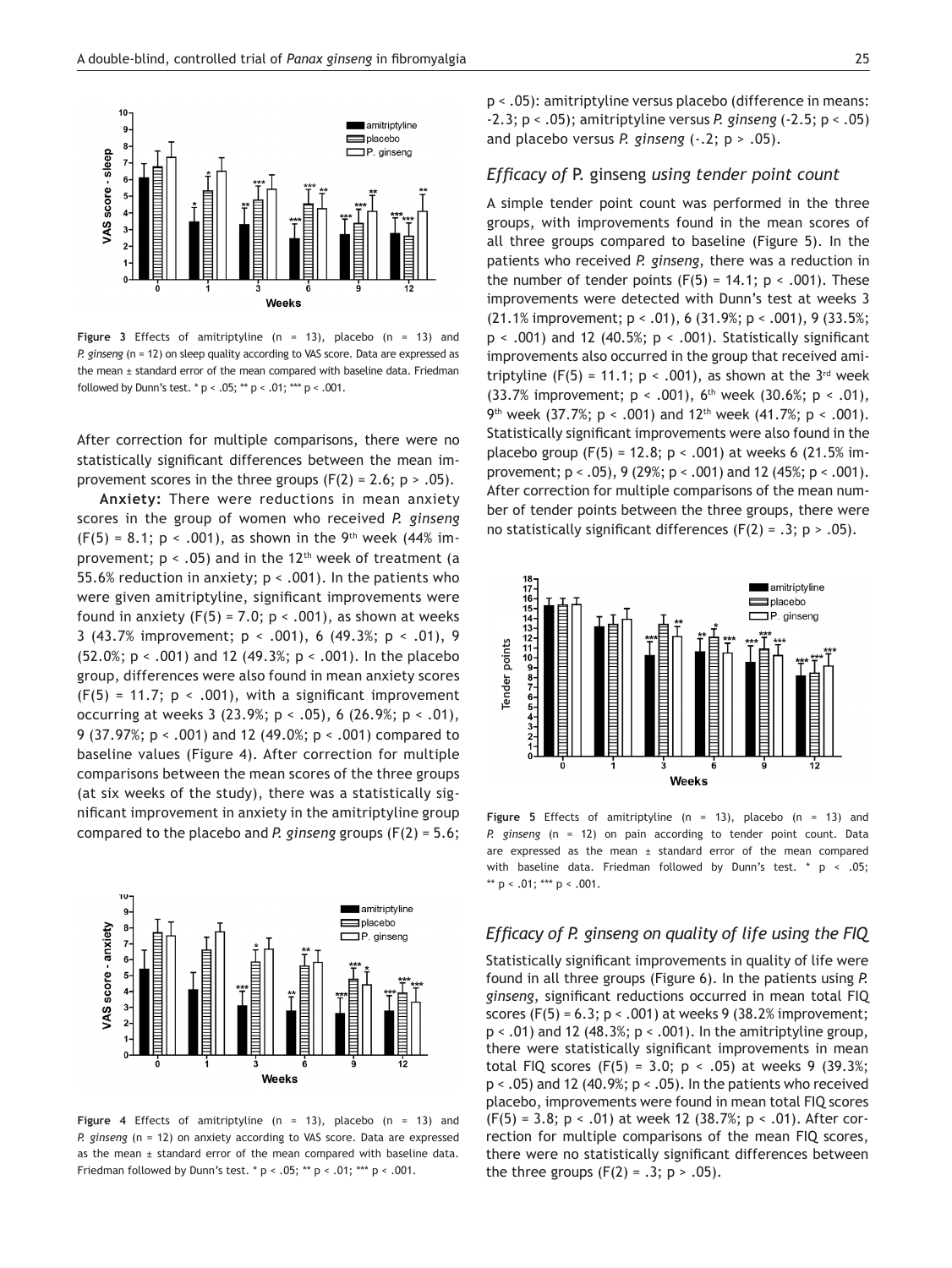

**Figure 6** Effects of amitriptyline (n = 13), placebo (n = 13) and *P. ginseng* (n = 12) on quality of life according to the FIQ. Data are expressed as the mean ± standard error of the mean compared with baseline data. Friedman followed by Dunn's test. \* p < .05; \*\*  $p < .01$ ; \*\*\*  $p < .001$ .

# **Discussion**

In this randomized, double-blind, 12-week trial, *P. ginseng* C.A. Meyer was used to treat fibromyalgia. This phytotherapic is commercially available worldwide, and in Oriental medicine, it is primarily indicated for fatigue and weakness. Recently, *P. ginseng* has become well-known in Europe and in the United States for its effects on multiple organs and systems, particularly in the control of organic homeostasis.23 Nevertheless, although the substance is popularly indicated for the treatment of chronic pain and fatigue, no studies have yet been conducted on the use of *P. ginseng* for the treatment of fibromyalgia.

The analgesic effects of *P. ginseng* have yet to be evaluated in clinical studies. Its antinociceptive effects have been demonstrated in previous preclinical studies.<sup>17</sup> The inhibitory effects of ginsenosides on substance P-induced pain and the capacity of this substance to inhibit calcium channels in dorsal spinal neurons have been confirmed.18 The effects of *P. ginseng* on pain (evaluated by the VAS) were not different from the effects achieved with the other therapies used in this study.

Based upon these data, the authors believe that the positive effects on pain obtained with *P. ginseng* may be associated with one or both of the aforementioned pharmacological effects. The effects of amitriptyline in the patients in the present sample occurred from the 3<sup>rd</sup> week on, which was expected because this drug has been used successfully at doses of 12.5 to 50 mg/d to treat chronic neuropathic pain and fibromyalgia.8,24

The VAS evaluation of fatigue revealed an improvement in the patients in the study compared to baseline data, beginning in the 3rd week of therapy with *P. ginseng*; however, there was no difference between the groups.

The present study is the first to evaluate the effects of *P. ginseng* on fatigue in patients with fibromyalgia. In the group receiving amitriptyline, contrary to its effects on pain, the drug only affected fatigue significantly after six weeks of therapy (i.e., the improvement in fatigue found in the *P. ginseng* group, although not significantly different from the improvement achieved by the other two groups, occurred earlier than the improvement with the standard drug used for the treatment of this disease). Our data support conclusions reached in a meta-analysis conducted by Häuser et al.<sup>4</sup> In this meta-analysis, strong evidence was found against the use of amitriptyline and duloxetine for the treatment of fatigue in fibromyalgia.

There were no differences between the three groups in sleep quality. There are no studies in the literature evaluating the effects of *P. ginseng* on sleep. It is known that tricyclic antidepressants tend to improve the quality and depth of sleep in patients with fibromyalgia.<sup>24</sup> These findings were confirmed in the present study in which an improvement in sleep occurred earlier in the amitriptyline group.

Anxiety was defined prior to application of the instrument as a state of mild uneasiness or apprehension. More specific evaluation methods for anxiety and/or depression, such as the Hospital Anxiety and Depression Scale or the Beck Depression Inventory, were not used. In this study, *P. ginseng* effectively reduced anxiety by the 9<sup>th</sup> week of therapy (VAS), whereas an improvement was observed in both the placebo and amitriptyline groups by the 3<sup>rd</sup> week.

A randomized, controlled, double-blind study was conducted in which the effects of the phytotherapeutic substance *Hypericum perfuratum* were compared with the effects of amitriptyline for the treatment of fibromyalgia. As evaluated according to the VAS and FIQ, significant improvements occurred in both groups when compared with baseline data.25 In agreement with the findings of the study conducted with *H. perfuratum*, treatment with *P. ginseng* resulted in an improvement in anxiety compared to pretreatment values; however, when the three groups were compared (ANOVA on six weeks of the study), amitriptyline was found to be more effective than the other treatments. Contrary to the present study, in the previous clinical trial, there was no placebo group and the Beck Depression Inventory was used.

Another important pain evaluation instrument used to assess patients with fibromyalgia is the tender point count. In the present study, there was a reduction in tender point count compared to baseline values in all three groups. A study similar to the present trial evaluated *Chorella pyrenoidosa* (green algae) in patients with fibromyalgia and also used the tender point count as one of the pain assessment instruments. These authors reported a significant reduction in the number of tender points in the patients treated with *C. pyrenoidosa* compared to the placebo group.26

The importance of the tender point count in the diagnosis of fibromyalgia remains a subject of debate in the literature.<sup>20</sup> Moreover, the authors agree with Harth and Nelson<sup>27</sup> that abandoning the tender point count may mean a return to the diagnostic dilemma prevalent prior to the establishment of the ACR criteria.

The quality of life and functional capacity of patients with fibromyalgia have been evaluated using various questionnaires that allow a more objective evaluation of subjective symptoms such as pain, anxiety, depression and general well-being, among others. Burckhardt et al.<sup>21</sup> proposed and tested the use of an instrument for evaluating quality of life that was developed specifically for use in patients with fibromyalgia, the FIQ. According to these authors, the maximum possible score in patients with fibromyalgia is 100, and the mean score found in patients with fibromyalgia is approximately 50. Patients whose quality of life is strongly affected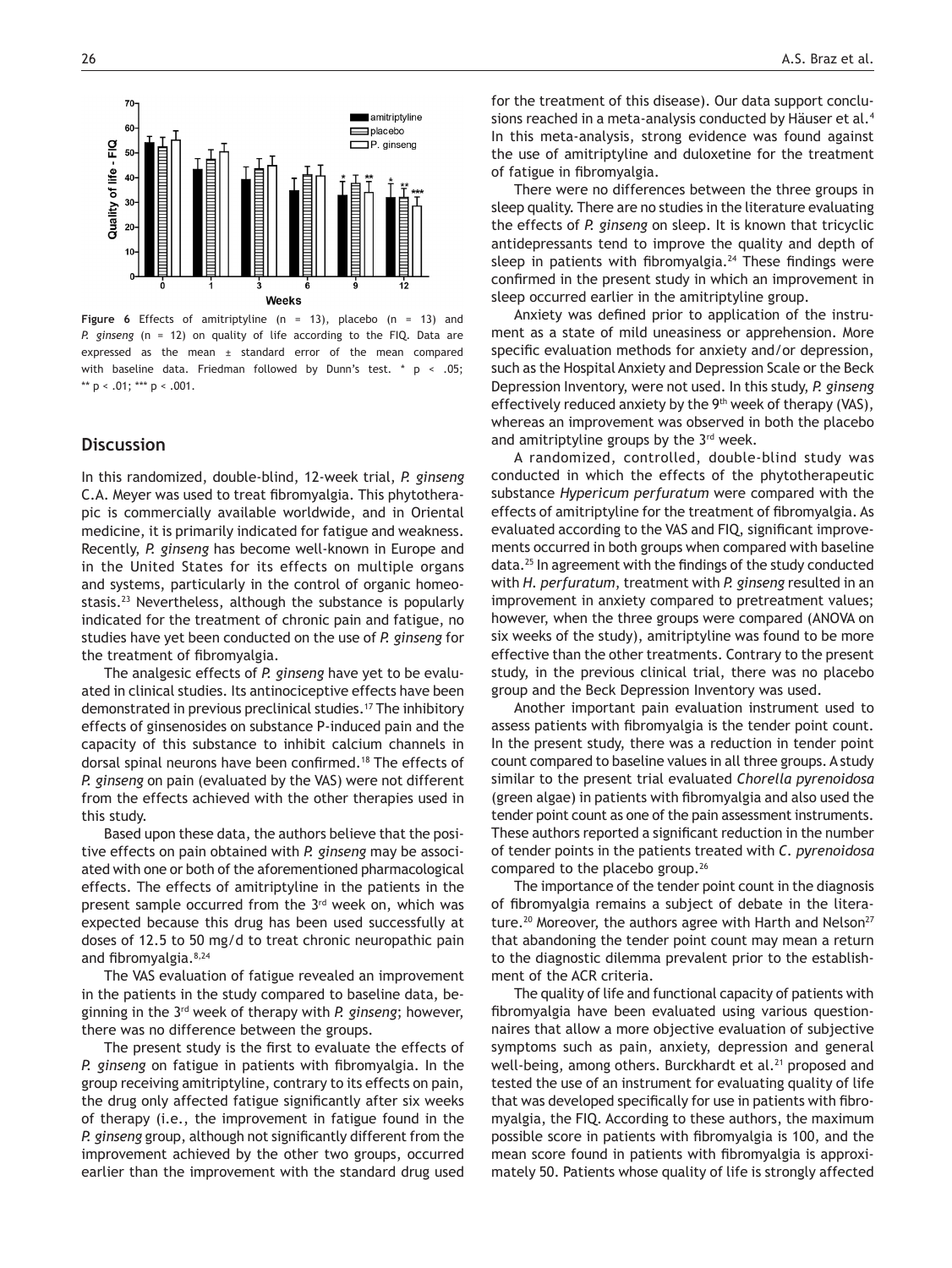generally score  $\geq$  70. The patients in the present study had mean baseline scores of 54, 52 and 55 for the amitriptyline, placebo and *P. ginseng* groups, respectively.

The FIQ was tested and validated in Brazil by Marques et al.22 who considered it valid and reliable for the measurement of the functional capacity and health status of Brazilian fibromyalgia patients. We used this instrument in our study because the questionnaire was specifically designed for use in fibromyalgia and had already been used in various studies of the disease.

Coleman et al.28 performed a meta-analysis of the use of *P. ginseng* to improve quality of life. They evaluated nine clinical trials, eight of which were placebo-controlled. Of these, the doses of *P. ginseng* used varied from 80 to 400 mg/d. The different studies ranged from 2 to 9 months in duration and evaluated quality of life in various sample populations: type II diabetes mellitus, menopausal women, patients with memory impairment and healthy volunteers. No significant differences in responses were found between the different doses used, either when *P. ginseng* was prescribed alone or together with vitamins and/or mineral salts. According to Coleman, the majority of studies of the effect of *P. ginseng* on quality of life failed to show any improvement in final scores with the use of this plant substance; however, the possibility that improvement in some parameters of quality of life may have been related to its use cannot be discarded.<sup>28</sup> Comparisons of these data with those from the present study are difficult because the evaluation instruments used were different and there are no other placebo-controlled clinical trials on the use of *P. ginseng* in patients with fibromyalgia.

In a study to compare the effects of *H. perfuratum* with those of amitriptyline for the treatment of fibromyalgia, significant improvements in quality of life compared to baseline were found in patients in both the treatment and control groups.25 In the present study, total FIQ scores improved in the *P. ginseng* group as well as in the placebo and amitriptyline groups. The percentage of patients who improved with *P. ginseng* was higher than the percentages in the placebo and amitriptyline groups at the 12<sup>th</sup> week of treatment, although this difference was not significant.

An important question raised by the authors concerns the therapeutic response obtained in the placebo. In recent years, scientific interest has grown in understanding and determining the true placebo effect, principally in relation to the development of new drugs and/or active components. In 2008, a study published the findings of an evaluation of the positive and negative effects of placebo on the opioid and dopaminergic pathways (receptors D2 and D3) in men and women following a stressful situation, as measured by positron emission tomography. Activation of the opioid and dopaminergic pathways were observed in various areas of the brain, principally in the nucleus accumbens in this study.<sup>29</sup>

In fibromyalgia, alterations in the pain-inhibiting descending pathways, including the serotoninergic, noradrenergic and possibly dopaminergic and opioid pathways, have been observed.5 Tramadol, an opioid analgesic, has been shown to exert a beneficial effect in patients with fibromyalgia,<sup>11</sup> and a D2 and D3 dopamine receptor agonist has shown promising results in the treatment of this condition.<sup>30</sup> Likewise, the possibility of the participation of a placebo in these pathways cannot be discarded in view of the therapeutic response

observed in this study sample. Therefore, the response observed in the placebo group in the present study may have occurred as a function of various other factors, including the sample size, the relief of symptoms after receiving attention, adequate diagnosis and treatment, a good doctor-patient relationship and the positive expectation of the patients with respect to a new treatment.

Based on the data obtained in this study, it is possible to conclude that the *P. ginseng* root extract effectively promoted an improvement in pain, fatigue and sleep quality (as evaluated by the VAS) compared to baseline data. It was less effective than amitriptyline in improving patients' anxiety, but it effectively reduced the number of tender points and improved quality of life compared to baseline values. No significant differences were found between this group and the groups using the other two therapeutic interventions.

Although baseline values of several variables were not different, especially in the group that received the *P. ginseng*, a possible interference of the evolution of symptoms during the study may also be considered. There were no statistically significant differences between the three groups with respect to the baseline epidemiological or clinical characteristics of the patients who concluded the study.

This study represents the first step in the evaluation of the effect of *P. ginseng* in this group of patients. The extract was well-tolerated; however, further studies need to be carried out with larger sample sizes, with samples that include both male and female patients and with progressive doses to permit a better evaluation of the tolerability and efficacy of this treatment. Following further evaluation, *P. ginseng* may represent an option for the treatment of acute and/or chronic pain and may constitute a future therapeutic option for patients with fibromyalgia.

#### **Acknowledgments**

The authors are grateful to the *Laboratório Orient Mix Fitoterápicos do Brasil* for supplying the drugs used in this study.

#### **Disclosures**

**Alessandra S. Braz**

**Employment***: Laboratório de Tecnologia Farmacêutica, Universidade Federal da Paraíba. João Pessoa, Paraíba, Brazil*

**Liana Clébia S. Morais** 

**Employment***: Laboratório de Tecnologia Farmacêutica, Universidade Federal da Paraíba. João Pessoa, Paraíba, Brazil*

**A.P. Paula**

**Employment***: Reumatologia, Hospital Universitário de Brasília, Faculdade de Ciências da Saúde, Universidade de Brasília, Brazil*

**Margareth F. F. M. Diniz**

**Employment***: Laboratório de Tecnologia Farmacêutica, Universidade Federal da Paraíba. João Pessoa, Paraíba, Brazil* **Reinaldo N. Almeida**

**Employment***: Laboratório de Tecnologia Farmacêutica, Universidade Federal da Paraíba. João Pessoa, Paraíba, Brazil*

*The authors declare that they have no competing interests.*

*\*\*\* Significant. Amounts given to the author's institution or to a colleague for research in which the author has participation, not directly to the author.*

#### **References**

1. Wolfe F, Smythe HA, Yunus MB, Bennet RM, Bombardier C, Goldenberg DL, et al. The American College of Rheumatology 1990 Criteria for the classification of fibromyalgia. Report of the Multicenter Criteria Committee. Arthritis Rheum. 1990;33:160-72.

*<sup>\*</sup> Modest*

*<sup>\*\*</sup> Significant*